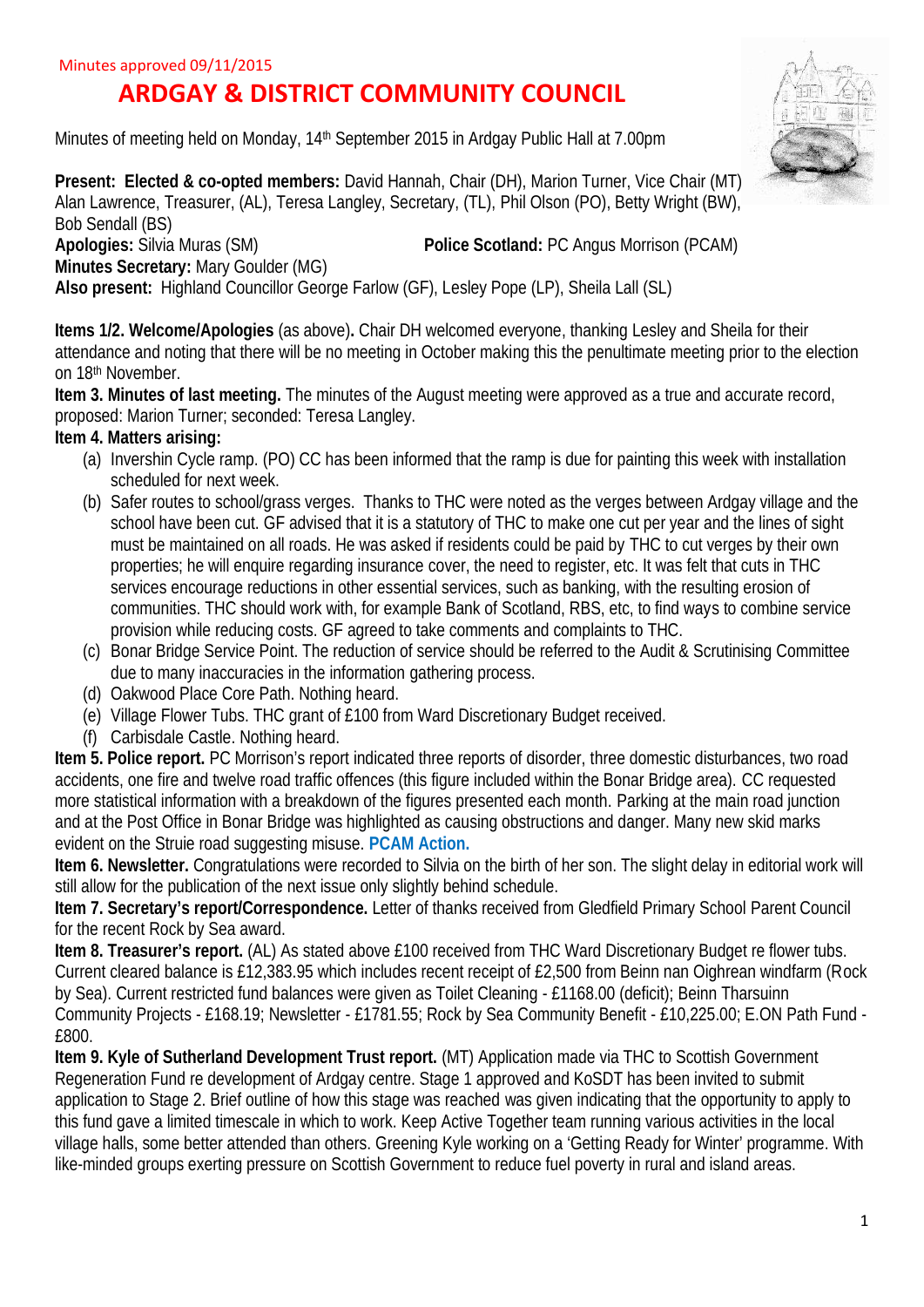### Minutes approved 09/11/2015

**Item 10. Highland Council.** (GF) Caithness & Sutherland Area Committee Meeting on 16th September will discuss a police report into the issues of road safety and also domestic abuse. This will be the last meeting of the Caithness and Sutherland Area Committee. In future Sutherland will meet as a committee which it is hoped will be webcast in the usual way. Planning Committee due to report on 15<sup>th</sup> September regarding major developments such as windfarms, housing etc. GF has met with John Clark TECS regarding the works due at Ardchronie traffic lights. Highland Wide Local Development Plan has been issued with a deadline of 18th December for comments. Concern expressed that the new NC500 publicity does little for anywhere in the hinterland; this should be expanded to encourage users to break off the main route. The NC500 website includes attractions, accommodation and catering in central Sutherland so there is scope for inclusion for anyone who makes the effort. It was stated that many of the single track roads are unfit to take present levels of traffic let alone an increase. Those on the Torridon, Shieldaig and Bealach na Ba routes were mentioned as being below standard. Unrepaired restraint barriers reported at Culrain bridge and on the A839 near Achuirgill. Street lighting has been on all day between Ardgay and Gledfield ever since being changed to LEDs due to recent power cuts affecting timing, but should be reported to Service Point.

**Item 11. Windfarms. Braemore** – going to PLI 28<sup>th</sup> September. **Achany.** Business review meeting held on 7<sup>th</sup> September. **Sallachy.** Awaiting Scottish Government decision; may not go ahead if rejected. **Croick.** Application withdrawn. **Strathtirry.** Will be visible in parts of A&DCC area; CC will be involved in community benefit discussions. In a general point BW reminded the meeting that it is important to remember that many good projects have been supported by windfarm community benefit monies. CC restated its neutral stance on windfarms thus avoiding difficult conflict situations while distributing community benefit as fairly as possible.

**Item 12. Arrangements for Beinn Tharsuinn awards.** Discussed at private session after this meeting. **Item 13. AOCB.** (a) Bank of Scotland, Bonar Bridge. Opening hours will be reduced on 7<sup>th</sup> December to 10.00 - 15.00 hours on Tuesdays only. CC will send a letter to BoS opposing this move. **MT Action.**

(b) Winter gritting programme. GF will take back to THC the comments that no further reduction in gritting can be allowed to avoid creating significant dangers. GF confirmed that the two gritters now in place will cover the same area as previously covered by three machines. **GF Action.**

(c) Community Council elections. Many emails received with information regarding the procedures prior to the election on November 18th. Nomination forms are now available to download from THC website but cannot be submitted until 22<sup>nd</sup> September with a deadline of 6<sup>th</sup> October. Depending on what changes of personnel may occur current bank signatories must remain contactable until the situation is clear.

(d) City/ Region Bid. MT put forward a two point plan: the train system needs to be made reliable which requires more loops on the rail system to improve services and punctuality. A minimum of two more loops is needed and would make a significant difference to timings. Park and Ride/Park and Share car parks and bus stops should be created to counter the lack of bus services into Inverness. Clashmore, Skiach and Nigg were stated as obvious sites. Integrated timetables on bus and rail services should be produced and made viable. **GF Action.**

(e) Wifi in Ardgay Public Hall. This would greatly improve use of the hall in many circumstances and a request for it should be submitted to the Hall Committee's AGM in October. **BW Action.**

(f) Refugee situation. Best local action meantime is to donate money to Blythswood which is working in this field. THC website has further information.

(g) Resignation of Secretary. TL advised that as of this meeting she is standing down from the CC. The post of Secretary will be filled until the November election by MT. TL was warmly thanked for her many good initiatives while in the post after stepping into the breach left by the unexpected death of Peter Armstrong. The new systems are easy to use and have put the secretary's work onto a professional footing. CC members expressed their gratitude to TL for her conscientious work and wished her well on standing down.

(h) MacLeans/Rutherford yard – currently not functioning, could perhaps be rented to the community. GF will establish ownership and enquire. **GF Action.**

(i) New bus routes starting on 3rd October including Inverness/Durness taking in Ardgay and Lairg. Timetables available on Traveline website. New time tables should be provided in all bus shelters locally once the new contract is awarded in January.

(j) Recent roadshow about the Community Empowerment Act (July2016) was attended by twenty people of whom only four were volunteers.

(k) Application to join Highland Third Sector Interface approved. **DH Action.**

(l) Police consultation will take place in Lairg on 30th October 10.45- 3pm.